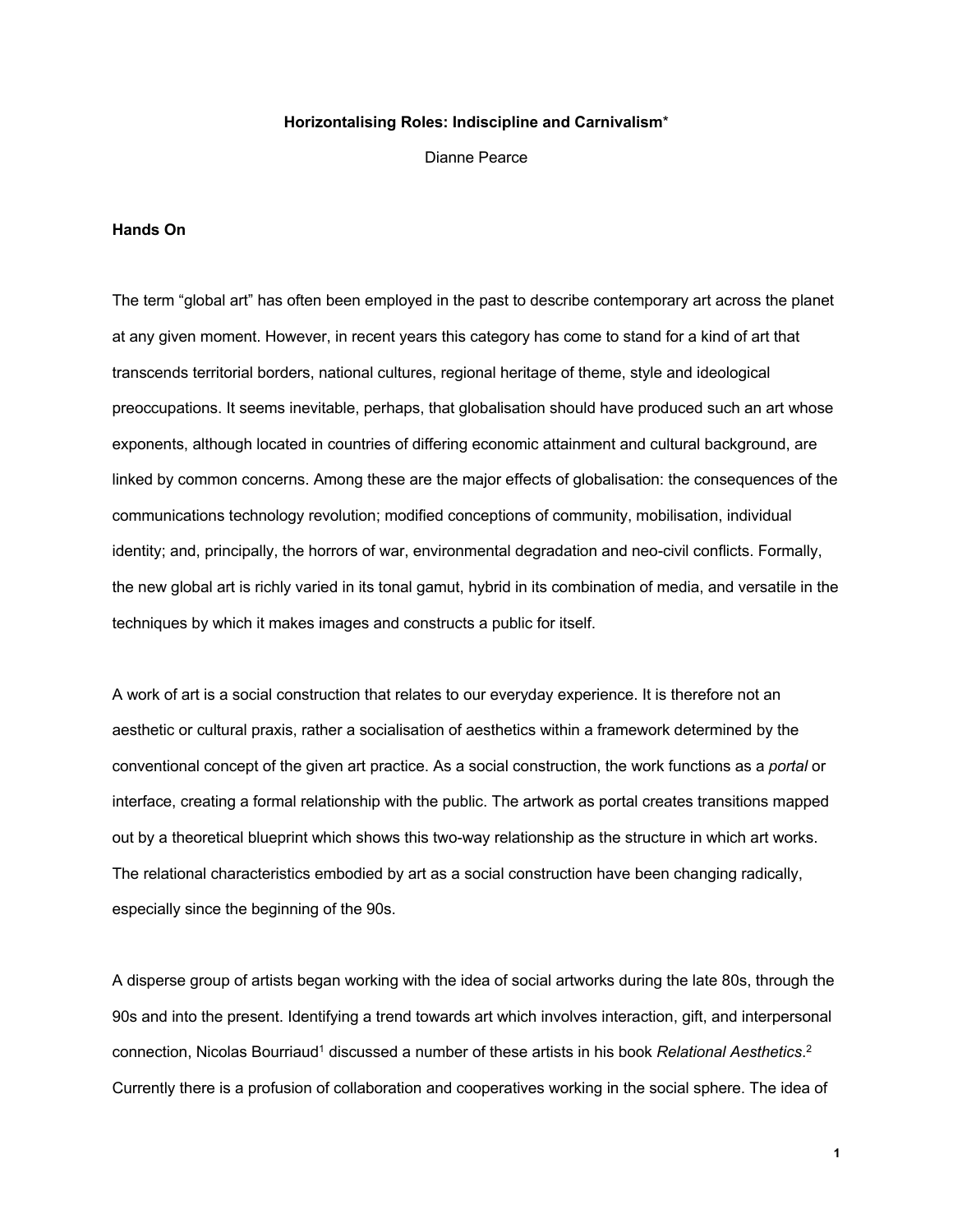use inverts the notion of art from a hierarchical, one-way communication from artist to audience towards a model which is more participatory and experiential, where what the artist has provided and what the audience makes of it form equal parts in the equation. Bourriaud, in his more recent book, *Postproduction*, asks: "Why wouldn't the meaning of a work have as much to do with the use one makes of it as with the artist's intentions for it?"3 Or, Bourriaud again, quoting artist Rirkrit Tiravanija, quoting Ludwig Wittgenstein: "Don't look for the meaning, look for the use."4

How has this tendency in the art world come about over the past, say, ten years? Bourriaud insists that we are trying to live better in this world—an attainable goal if we accept the fact that so-called "historical evolution" was, after all, fallacy. In other words, artists no longer contribute to the formation of a farreaching utopian reality, but rather show how to live here and now in real time, how to inhabit culture by doing-it-yourself, recycling and inventing the everyday.

This implies an urbanisation of art—in both its function and the way it is exhibited—which contrasts strongly with the former notion of art as a luxury item existing within our urban setting. Art now hops down from its aristocratic pedestal and, what's more, even exits the humidity-controlled environment constructed by its former collectors, to merge with the city and live among everyone, offering itself openly to all who dare "use" it. Art *encounters* us and insists on an *exchange*, so that the central theme becomes spending time together, getting to know one another, co-existing in order to *collectively* arrive at some kind of meaning. This exchange remains judged by aesthetic criteria—it is, after all, still art—: first by its form, then the importance the piece has for us within our world, and finally how our relationships with one another and the world are modified by our encounter with the piece.

The idea of an art made from the social, from people participating in social interactions sounds vaguely familiar. Indeed it should. Think back to the Dadaists, revolutionaries, and utopians, infusing various strands of artmaking in the 50s and 60s, including John Cage's Black Mountain events, Alan Kaprow's happenings, Fluxus, Gutai, the Situationist International, conceptual, body and performance art, and the work of Joseph Beuys, who coined the term "social sculpture", referring to how we shape the world we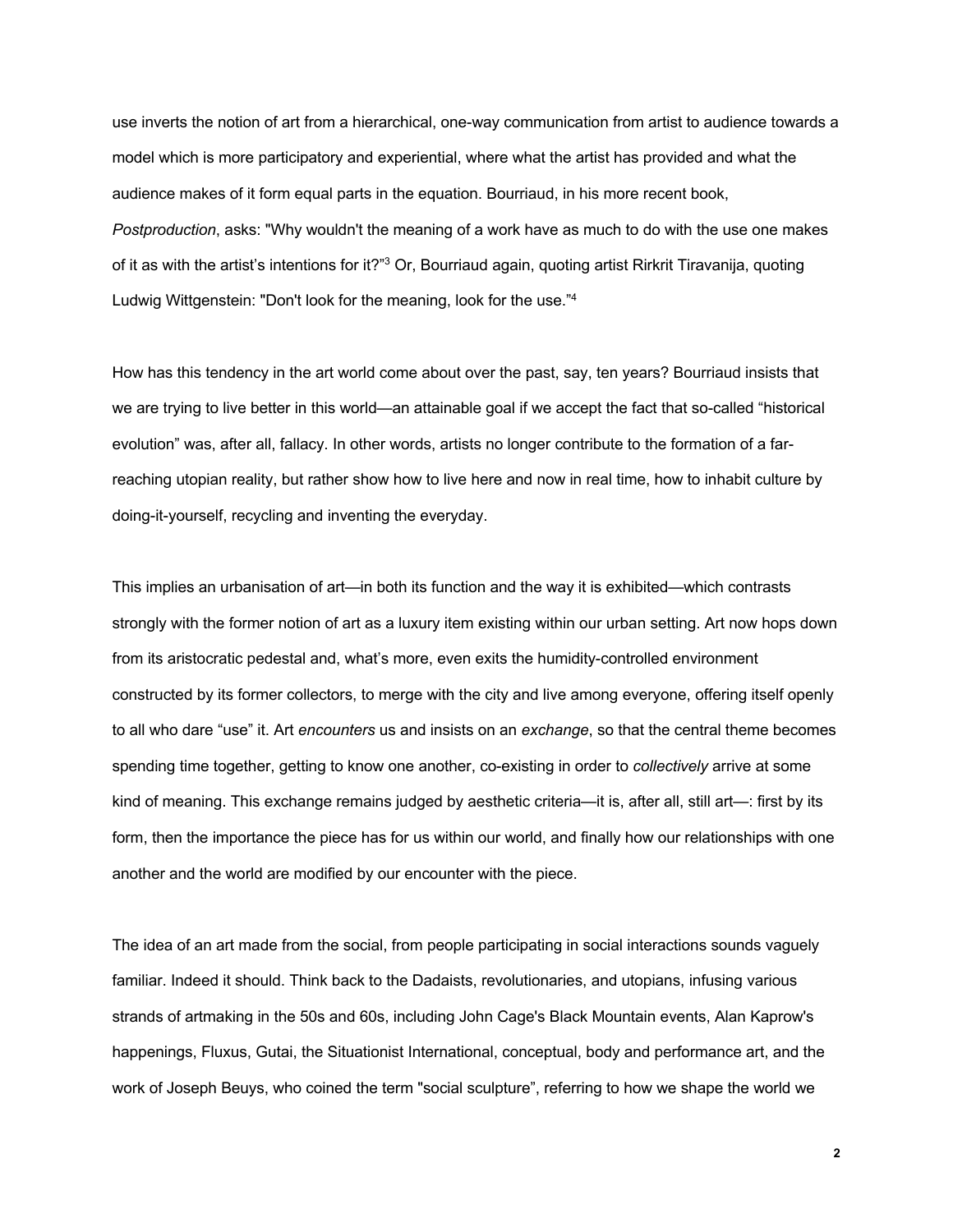live in. Beuys felt that the promise of participatory art forms (dada, fluxus, happenings) could only be realised by a complete artistic and social revolution, but he also frequently acknowledged that what social sculpture could be or could become was still largely unexplored and unrealised. So it seems that relational aesthetics was pretty much mapped out by the beginning of the 70s, although as-of-yet unnamed.

# **Merging Spaces**

We now see art working in and with many different kinds of spaces—public, social, private, virtual—and it often creates its own space by readjusting everything we have been taught about visual and physical perception. By merging spaces, art throws the aesthetics of perception and knowledge into a zone of uncertainty, a grey zone. Such an uncertain condition, however, is one that promotes the appearance of newly *merged spaces* transformed out of the old ones. The use of different media is merely the formal way for artists to work with this new material situation.

Here we confront a crisis of the individual as a spectator of art. The exhibition space has changed so that the focus is no longer just on the artwork, but rather on a play between artwork, spectators and the narrative of the curator(s). Exhibitions, with their multiple voices and viewpoints, critically question the institutional metaphors and move emphasis towards the self. In such merged spaces, art is not static, but reflexive: it makes contact between the institutional and the individual layers of culture and, at the same time, it creates the experience of difference between conceptual systems. It insists that we de-merge and re-merge layers of aesthetic judgement.

I am reminded here of Gilles Deleuze's ideas regarding difference, multiplicity, disunity and change so that I would venture to relate his writings to merged spaces. Deleuze believes that time and being never repeat themselves and that we ought to conceive of being always as becoming. His philosophy of becoming—the view of life as a continuous possibility for change, that stasis is repressive in that stability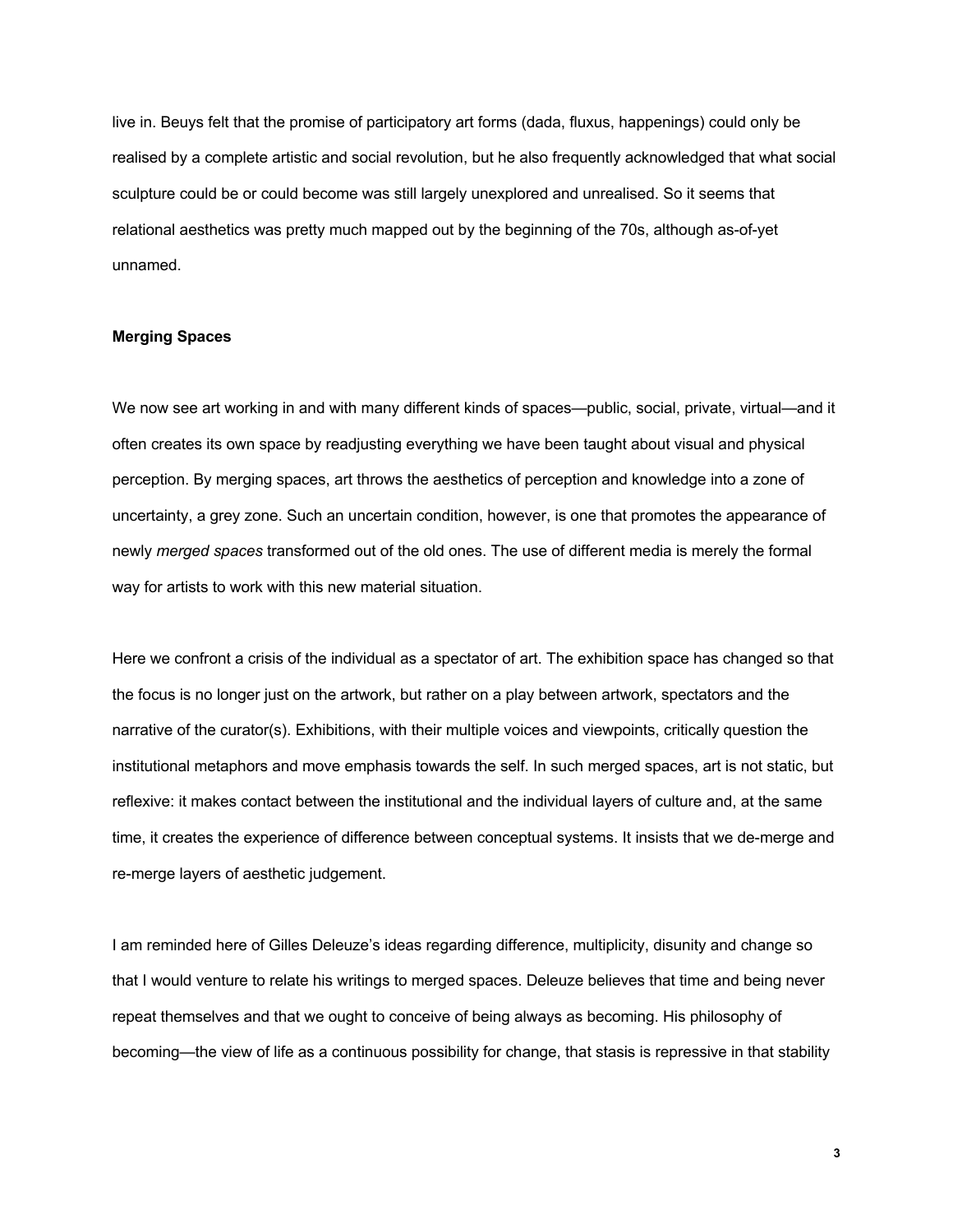represents the denial of the creative power of life to evolve, mutate and become—points to a concern not with the extremes, but the middle.<sup>5</sup>

#### **Dis-Operative Art in a Society of Extras**

By now it is clear that the notion of the artwork is less a descriptive than a normative term, and as such, inadequate for making sense of the increasingly process-based proposals characteristic of contemporary artistic production. More and more artists today are deploying strategies which undermine the defining parameters of the notion of what an artwork is by favouring an art which remains open-ended and process-based, showing little concern for the usual criteria of exhibiting and disseminating—i.e. promoting—artworks. Our strategies are various: cultivating a process of permanent modification; inviting (even informal) collaborators to become co-authors; exploiting chance occurrences; questioning the idea of inherent value in a symbolic exchange economy. Though we may have little or nothing in common formally, Pascal Nicolas-Le Strat would argue that artists share a common desire "to emancipate creation from its conclusive apparatus, and to put forward another modulation, at once more intensive and more extensive."6

Today, "artwork" designates immaterial as much as material objects, but it always implicitly designates a completed proposition. The notion of work implies a hierarchy between process and finality, a difference between two stages, the former being subordinate to the latter. And it is this temporality, specific to artworks, that is increasingly thrown into question. Much of today's art is not determined by the mere appearance of the work, but is synonymous with the creative act, its finality being coexistent with the process. It does not present the outcome of a labour; it is the labour itself.

Not so long ago, artwork embodied a surplus value conferred upon it by the artist. But in a time of diffuse creativity like the present, the production of quality images and objects is no longer the principal concern of artists, and artistic activity has shifted from the definitive production of works toward more open-ended processes—the management of moments now approaches and overtakes the production of artworks. We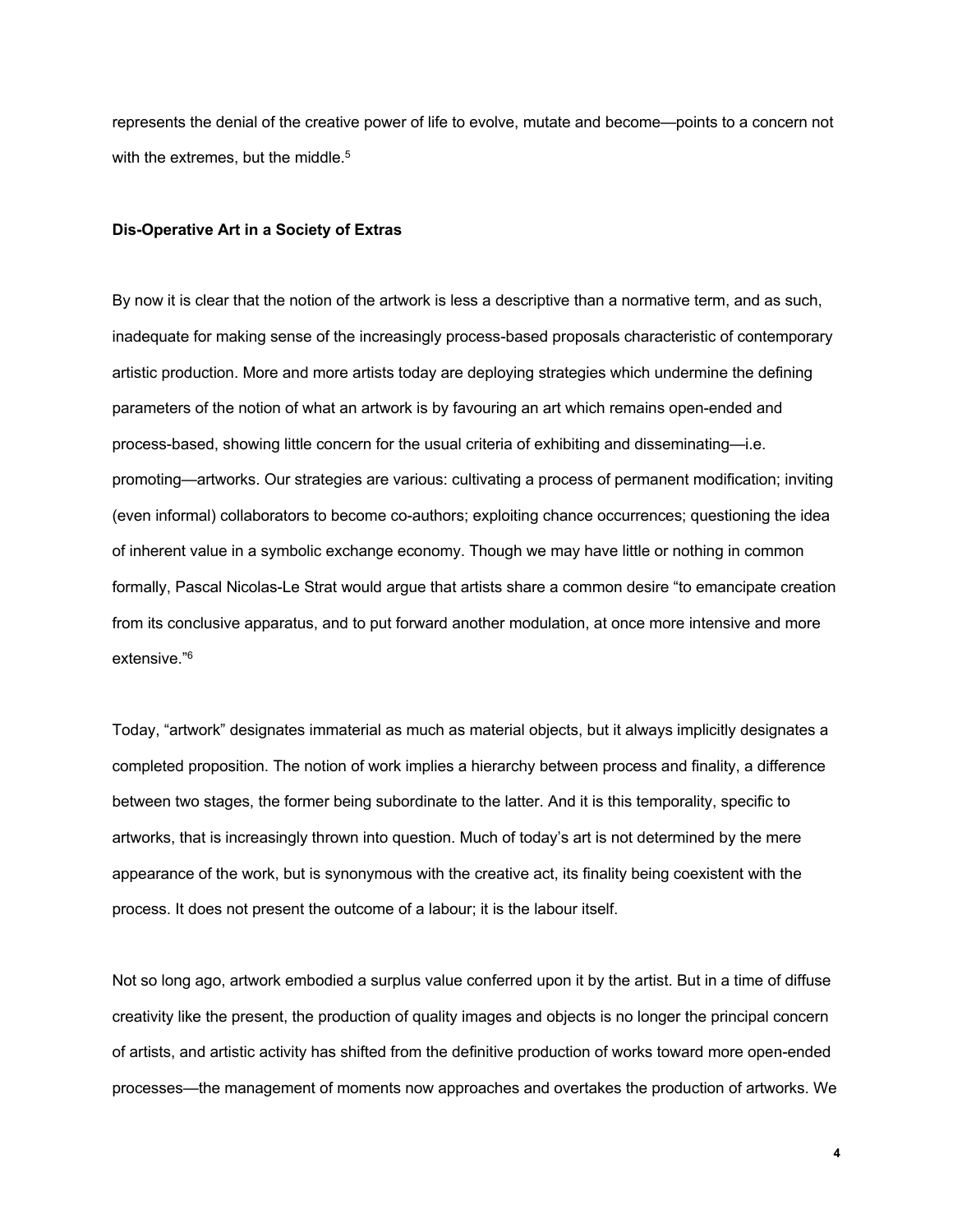are entrepreneurs of the self and of signs, managers of moments, labourers of the immaterial, our trait being to "carry…[our] work tools within…[ourselves], because these 'tools' are directly related to…[our] intellectuality and…creativity, to…[our] inspiration and…sensibility."7

I think this dis-operative turn in contemporary art has little to do with the exhaustion of traditional forms, as some have insisted. There are, after all, many artists who continue and will continue to produce works in order to resolve issues as of yet unresolved. But, for the artist today, producing works has become only one option among many others: the artwork is only one type of artistic proposition among other possibilities. Rather, I think it has more to do with the position occupied by art within the global system of the economy: the artistic economy could scarcely remain unaffected by the growth of immaterial activities so profuse within the general economy. Artistic activity is structured by the new anthropological composition of labour, by dematerialised labour in a post-Fordist capitalist society.8

In "The Artist as Ethnographer", Hal Foster speaks about artists and critics as carrying out fieldwork in order to reconcile theory and practice. Among his arguments explaining the driving force behind the ethnographic turn in contemporary art and criticism, he points out that "anthropology *already* participates in the two contradictory models that dominate contemporary art and criticism: on the one hand,…the linguistic turn in the 1960s that reconfigured the social as symbolic order and/or cultural system and advanced…'the death of the author'…; and, on the other hand, in the recent longing for the referent, the turn to context and identity that opposes the old text paradigms and subject critiques. *With a turn to this split discourse of anthropology, artists and critics can…take up the guises of cultural semiologist and contextual fieldworker, they can continue to condemn critical theory, they can relativize and recenter the subject, all at the same time.*" 9

Just what are we doing our fieldwork on? Bourriaud's idea of society as being structured by narratives, immaterial *scenarios* that are enacted by lifestyles, provides a possible insight. Human beings, their actions, relationships and possessions materialise these narratives and produce communal scenarios which promote collective values. No longer passive consumers of mass media, we have become the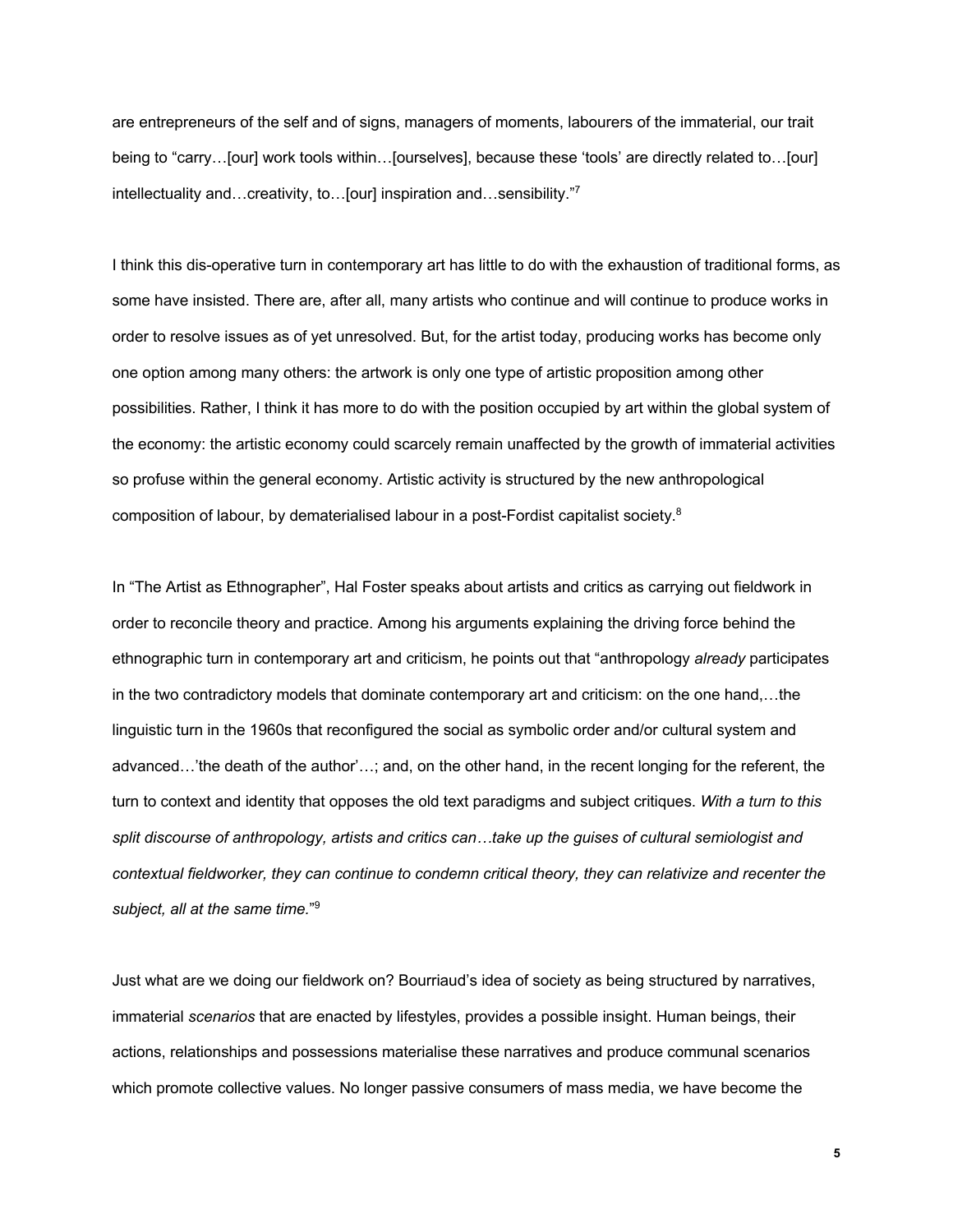"extras" in Guy Debord's society of spectacle, or Michel Foucault's "infamous man": the ordinary individual thrown into the spotlight for our fifteen minutes of fame. Of course, we must keep in mind that our fifteenminute free-for-all on stage is only permitted within the limits that society has previously staked out.

# **Horizontalising Roles:** *Métissage*

If the 80s was the decade of the dealer, then the 90s belonged to the curator. Or perhaps we should say the "curatorial spirit" because, as artists' careers became more international and their methods more diversified, progressive gallerists took on a manager-like position rather than merely dealing. People connected across professional borders and things became interdisciplinary, not only in terms of artistic strategies, but also in terms of the art scene's social structure: we could say that the 90s ushered in the horizontalising of roles. As the provincialisation of urban culture and the urbanisation of art began to meet, the agents of the art circuit have grown exponentially and the field itself has diversified in terms of artistic practice and presence.

It should be noted that disciplinary innovation is often of a formal nature, since the disciplines are defined primarily in terms of form. Also, we often think in terms of technological innovation. Interdisciplinary or nondisciplinary practices innovate on other levels too: at the level of audience construction, notably, and artistic intervention in contexts not traditionally reserved for art, the exploration of new content , and relationships between art and other constituents of society, questioning the role of the artist as an agent of social change.

The 80s, with its democratisation of computers and musical sampling, produced two new cultural figures who paved the way for current notions of postmodern art: the computer programmer and the DJ. These two figures contributed to the de-flowering of art's supremacy and its subsequent democratisation, making appropriation and the reprocessing of fragments a widely accepted—and expected—act. In fact, use of deconstructed fragments from previous artworks, popular culture, history or science are now considered building blocks in what Suzi Gablik calls a "reconstructive" version of postmodernism. For her, art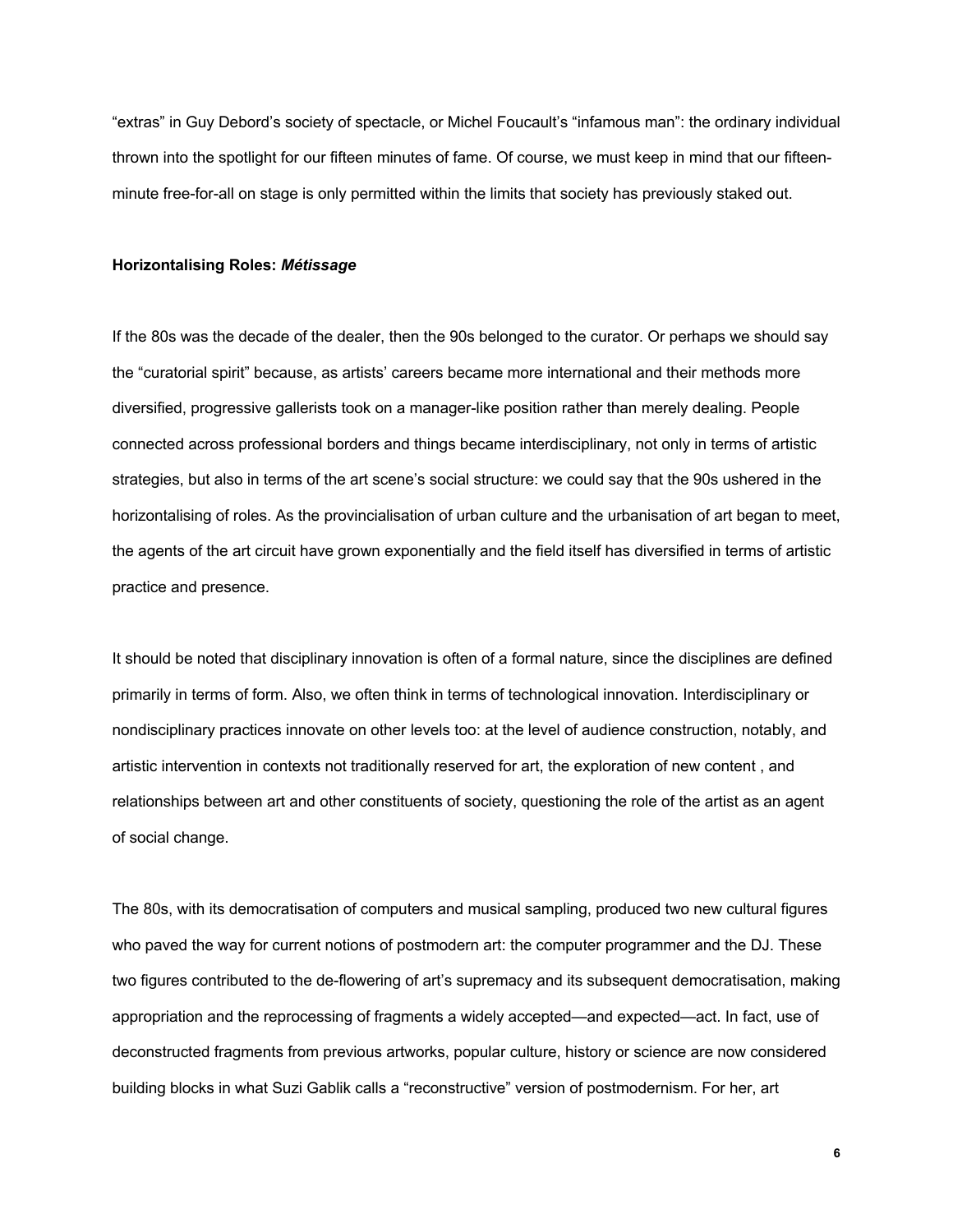reframes our world view and its Cartesian traditions, moving it away from a "Eurocentric, patriarchal thinking…toward an aesthetics of interconnectedness, social responsibility and ecological attunement."10

With the 90s came decentralisation: so many artists and artistic languages have been introduced that the music of the decade carries a tune of diversification. We encounter the contemporary martyr in many avatars: exile, victim of aggression, poorly remunerated labourer. We also pass through scenes of genocide and border warfare, natural disasters and state-sponsored "irregularities", environmental degradation and minority marginalisation. All show the human subject as debilitated. These situations point to the individuals and communities: there runs through them the theme of identity or position in flux. I would venture to say that even the most meditative and seemingly abstract of works are deeply tinged by these preoccupations.

Artists today are ambassadors of the periphery to the centre, bearers of news from abroad, metaphorically speaking. We have become diasporic figures playing native informant and prospector on behalf of the Third World, while pursuing our own agendas of dismounting the supremacy of the artwork in favour of the political and cultural contexts of its production. While we challenge Euro-American ascendancy that dominates the global art circuit, we produce under the sign of disciplinary reconceptualisation: we have shifted from the expressive to the discursive, from a politics embodied in aesthetic form to a demonstrative politics of which the artwork is only one possible outcome.

Vera Frenkel employs the word *métissage*<sup>11</sup> to the kind of art that asks questions as opposed to making statements. Rather than artworks constituting pieces of world views fitted neatly together to produce a final global image, she presents the idea of the work of métissage as a "poly-voiced force-field of oscillating contradictions, an exploratory journey"13 resulting in artwork that provokes by questioning, thereby avoiding finality. It is left up to the audience to revise and diagnose the artwork before being able to prescribe meaning to it. The artwork evolves out of testimony and the testimonial process which does not offer a completed statement or conclusion, but rather presents tentative languages to be tried out. We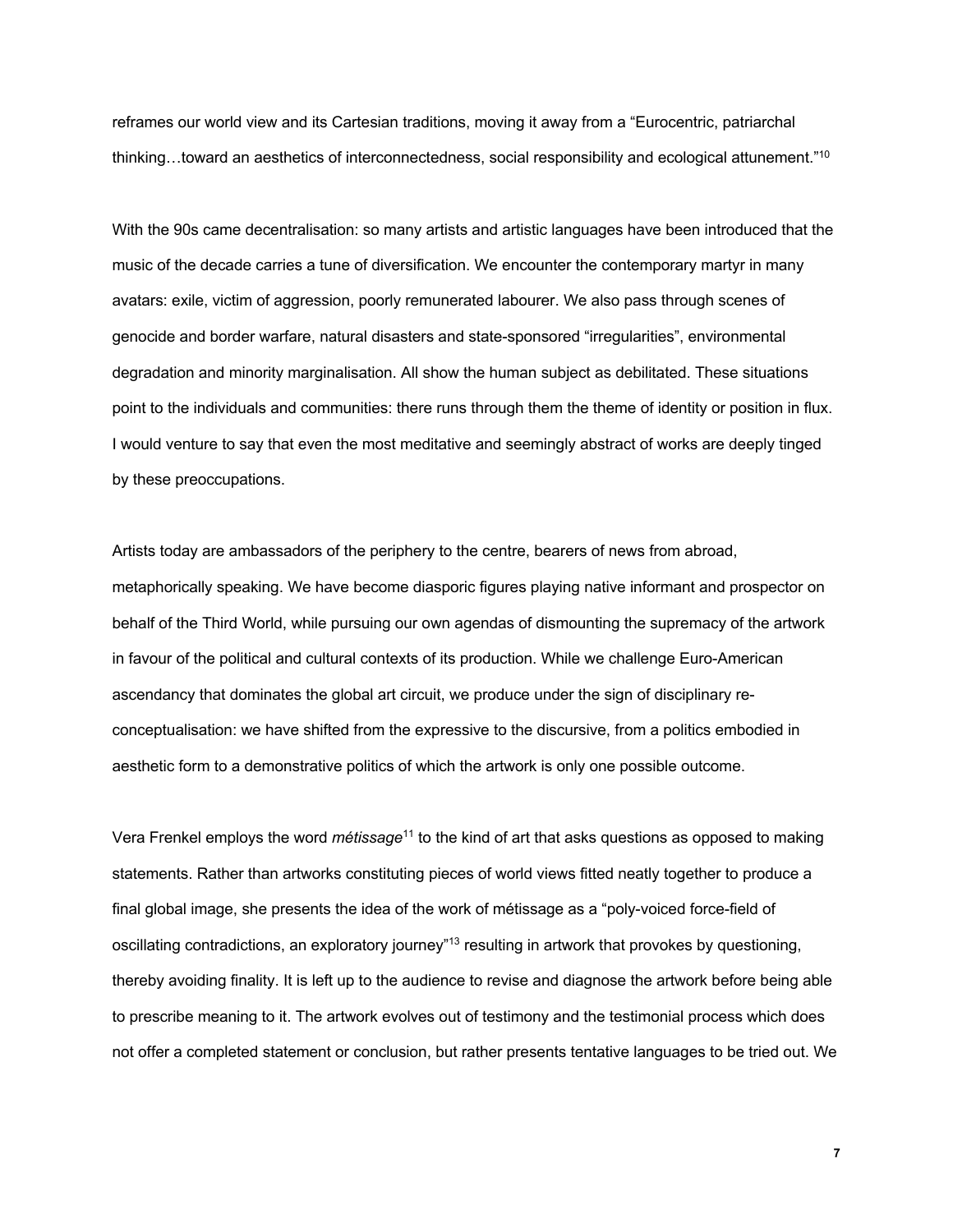should remember that to be a witness and testify is to effect a shift in the very framework one is witness to.

# **Indiscipline: Convergence and Turbulence**

Many of the practices currently classified as interdisciplinary are in fact non-disciplinary in that they remain outside the disciplinary framework. In these practices, such disciplinary concerns as advancing a set vocabulary or developing the mastery of established techniques come well after other concerns, and these are the practices that have the most trouble with the institutions, which tend to see everything from a disciplinary perspective. Non-disciplinary artists are sometimes obliged to translate their true intentions into disciplinary language, but often the most interesting and innovative aspects of their projects are lost in this translation. Their work can even be denied acknowledgement as an artistic practice on the pretext that it doesn't correspond to the traditional criteria of what constitutes art.

This is the case of practices of non Western origin in general, artistic practices from cultures where disciplinary divisions are non-existent, or at least different from those of the dominant Western division. In 1995, W. J. T. Mitchell wrote that during the 60s and 70s the term *interdisciplinary* was used to identify more radical political and theoretical practices, like those reaching out to various "others"—the new forms of subjectivity—including feminism, Afro-American issues, popular and mass media culture, gay and lesbian subjects, etc. In short, interdisciplinarity proposed an important critique of the hegemonic vision of history, and conducted a revision of university curricula so as to include those practices that had previously remained on the interstices of reality and culture. However, interdisciplinarity appears to be less destabilising today. In fact it is frequently treated as a discipline in and of itself, one having various subcategories.

He says that a prime example of this is the appearance of "visual culture" programs. Studying how visual experience is socially constructed, this program provides a common ground where disciplines such as art history, media and literary studies and fine art meet, and in turn affect philosophy, critical theory and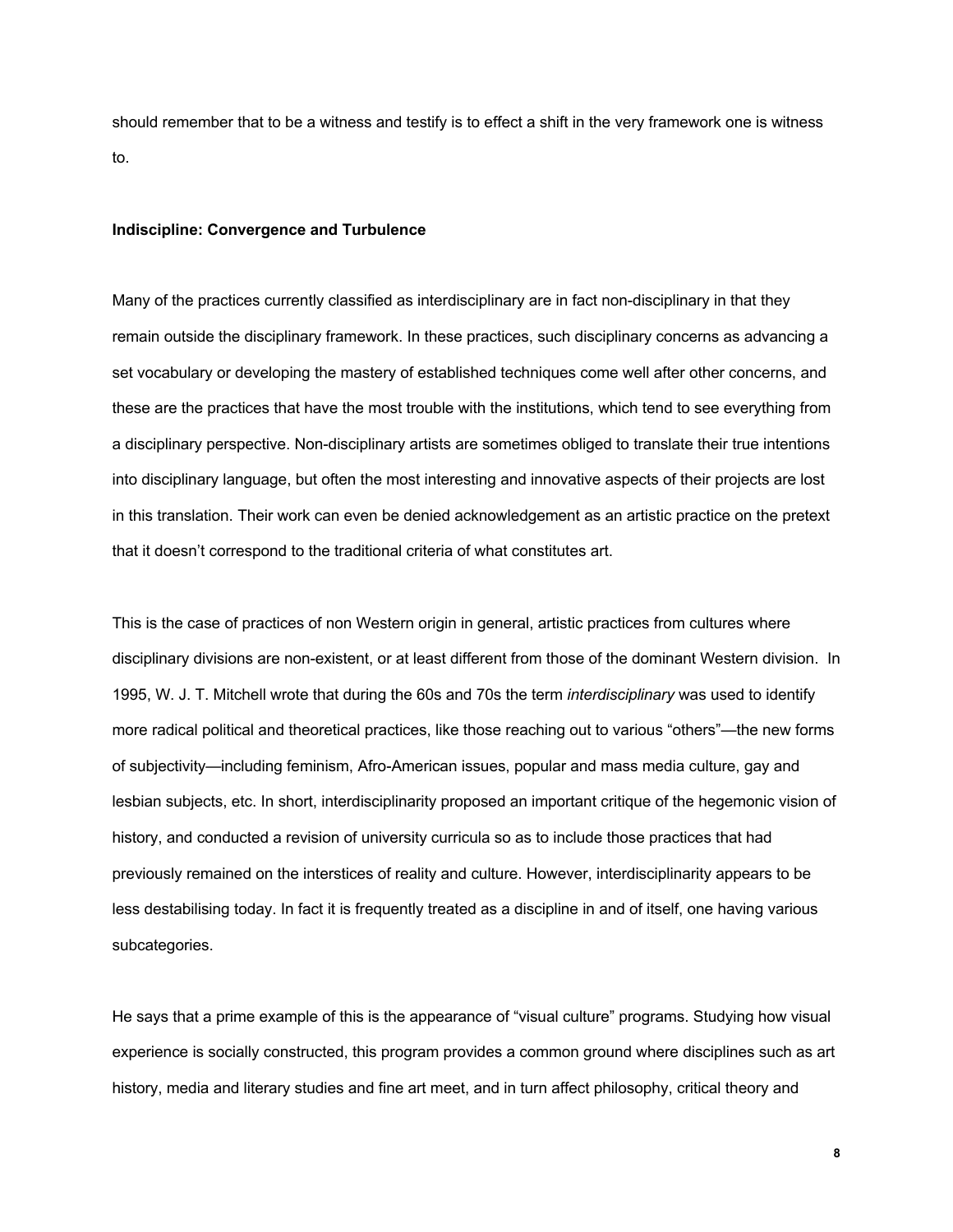political discourses such as identity, sexuality, otherness, fantasy, the unconscious. In short, it is the fertile ground from which interdisciplinarity sprouted and from which conversations between disciplines continue to grow.

But rather than interdisciplinarity, it is really *indiscipline* that interests Mitchell, those acts and explorations on the fringe of a given discipline, at the point where disciplinary continuity breaks down, throws the practice into question and reveals the framework as inadequate. Some manage to "penetrate so deeply into the practices of their discipline that they seem to cause an implosion of its boundaries that sends shock waves into other disciplines and even into various forms of public life."13 Julia Kristeva's work posite that rupturing or shattering the linguistic code can do just that.

Her work talks about—among other things—the rupture or disintegration of artistic code via *dialogism* (comparable to Mitchell's interdisciplinarity) and *carnivalism* (comparable to his indiscipline), both terms being coined by Mikhail Bakhtin.<sup>14</sup> Applying notions of carnivalism to art, it would be the space in which artworks meet and contradict one another through repetition, illogical construction and non-exclusive opposition, all of which break the rules of the visual, normally denominated by form and technique. The laws governing these last two structures create the "false illusion" that art has limits, making it thus appear conjoined with the social or symbolic order. But the order these laws create is just an illusion—art has no limits even when the interpretation of the piece makes us believe we can know the precise definition of its symbols. Composition, colour and support, or any other basic element of a two- or three-dimensional picture plane, are not the point. The point is communication, and interdisciplinarity is art understood as communication.

What dialogism does not strive for is transcendence or supremacy of the artwork; on the contrary, it absorbs concepts within relationships, working toward harmony while implying the idea of *rupture* as a form of transformation. As Kristeva says: "all functions which suppose a frontier…and the transgression of that frontier…are relevant to any account of signifying practice, where practice is taken as meaning acceptance of a symbolic law together with a transgression of that law for the purpose of renovating it."15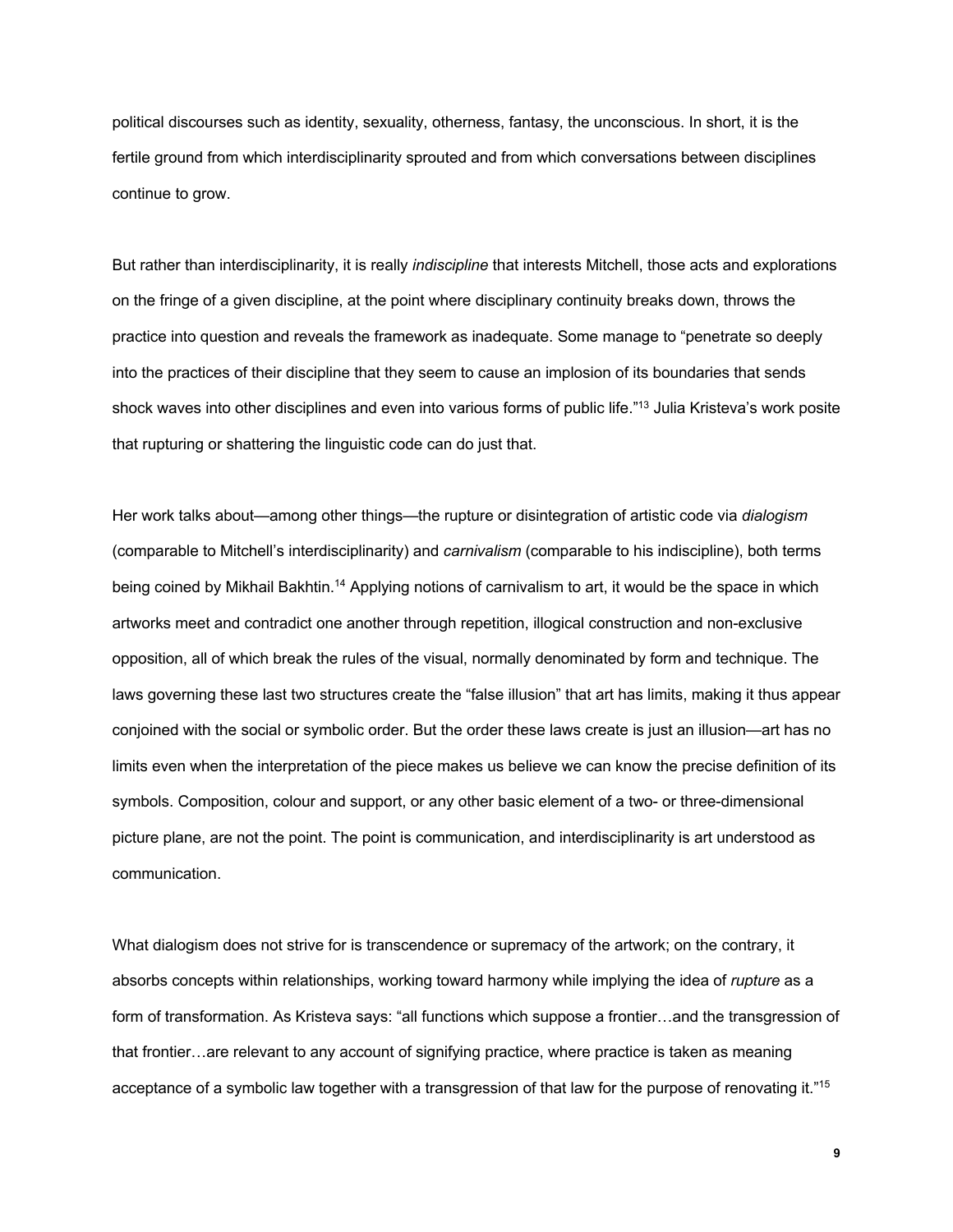The artwork and other visual structures provide, then, the basis for new intellectual structures in such a way that interest in subversive effects of artistic production can produce possible interests in the politics of marginality.

But it is not enough to exist in a state of transition. Something more is required of us to explore this transitional zone, and it is here that the concept of dialogue as transport becomes important. Art nowadays offers situations of transition, or passages, in such a way that everyone has the possibiity of climbing aboard—all can access a play on memory in the form of a dialogue.

Case in point: the Palais de Tokyo, co-directed by Nicolas Bourriaud. The Palais is open twelve noon to twelve midnight, a simple proposal that transforms the gallery into a social space and applies relational aesthetics at the institutional level. If you can't change the white box, you can somehow shift the time to allow for a different kind of social interaction in order to diminish the contrast between the hours of the museums and their purpose. It's not just the work that is interdisciplinary. It is a complete overlap between all forms of art and entertainment that need new and more open spaces to exist. They are no longer separable.

# **The Ultimate Punishment is Exclusion**

The members of disciplines investigating cultural phenomena are limited in their ability to communicate with each other: they prefer to leave members of other disciplines to do their work as they see fit. As a consequence, the study of culture is conducted in fragments. Furthermore, specialisation sets intellectuals apart from other public spheres because they define themselves as above the amateur public. Critique is thus disabled.

Michel Foucault has shown that discipline as a strategy of social control and organisation began at the end of the Classical age and came into dominance in the modern period. What is characteristic of disciplines is their paradoxical capacity to normalise while hierarchising, to homogenise while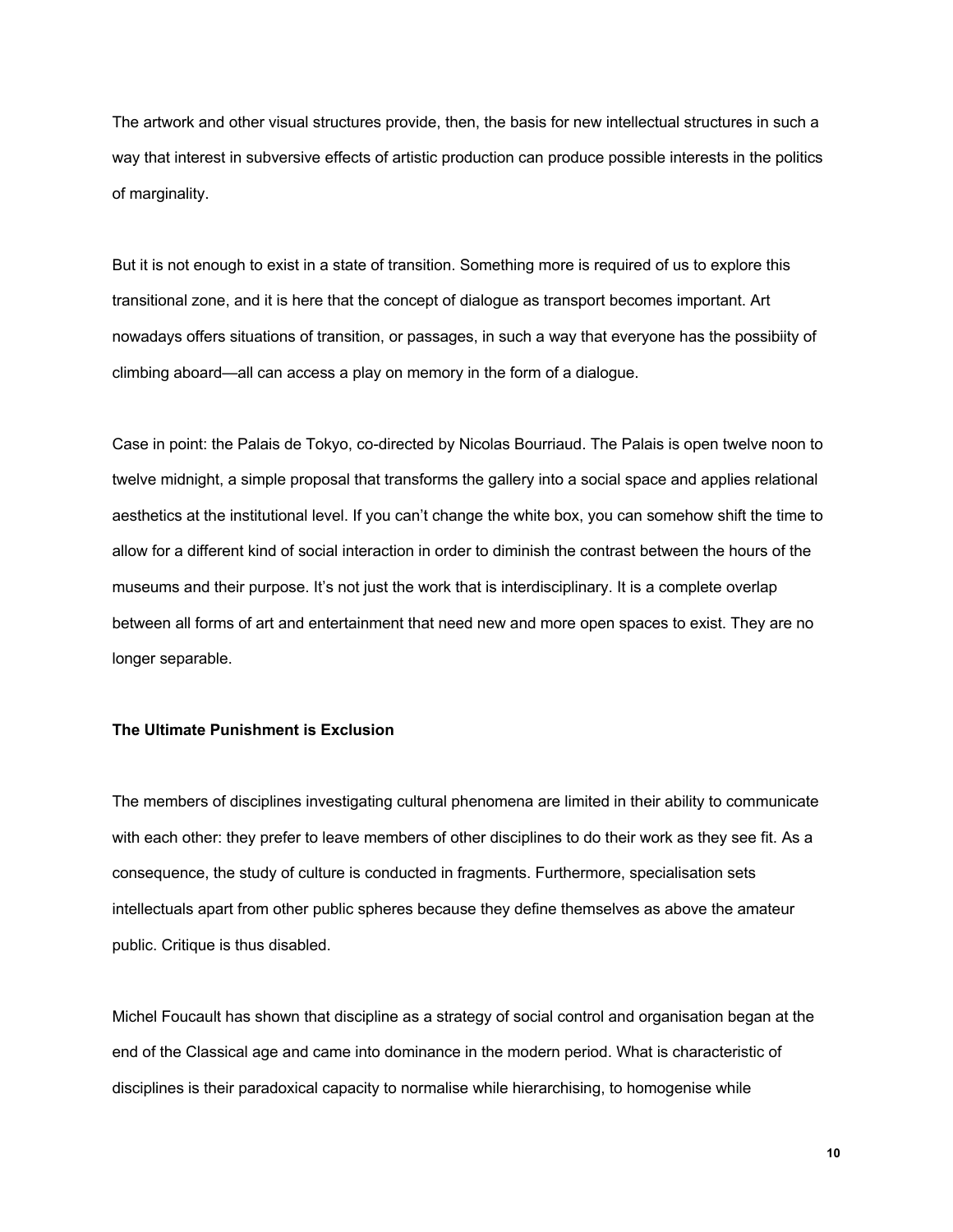differentiating: norms are carefully maintained so that any deviation can and will be measured on a scale. The goal of a professional in a discipline is to move up this scale by differing only in appropriate ways. To be part of a discipline means to ask certain questions, to use a determined vocabulary, and to study a narrow set of issues, all of which are enforced by institutions through various rewards and punishments pertaining to hierarchical ranking. The ultimate punishment is exclusion.

Interdisciplinary-based visual arts programs encompass a wide range of mediums and forms, from installation to performance, from photo-text combinations to new media works, from text to sound explorations, all of which acknowledge the gaps that fragment culture. With the perception of art as journey rather than property, the paradoxical idea of transmitting the untransmittable becomes thinkable. But unfortunately indeterminacy, hybridisation and fragmentation are feared because of risks of degeneration of traditional visual culture. If métissage and indeterminacy are metaphors for our postmodern condition, then the conservatism of those fighting against both are more than obvious.

The criteria and framework of interdisciplinary programs are often ill-defined and consequently few students identify with them. The boundaries of disciplines, on the other hand, are relatively well defined, and students tend to gravitate toward the programs of their discipline of origin, even for innovative and/or risky projects, and even in the face of rejection. Students thus defend their projects within the theoretical framework of their discipline, which forces them to translate into a disciplinary language projects that are nondisciplinary both in their intent and their strategies. To correct this situation, we must first of all support innovation within the disciplines themselves, and we must create interdisciplinary programs whose lines are well defined.

To identify emerging practices and to define the terms of specific programs for teaching interdiscipline, one would be well-advised to consult the artists, critics and curators who are involved in interdisciplinary circles, as well as to read the texts which inspire these individuals. It is also worth noting that a lot of these emerging practices are currently present in other universities, which play an increasingly important role in fostering innovation. Traditional criteria for assessing artwork—such as professionalism of the artist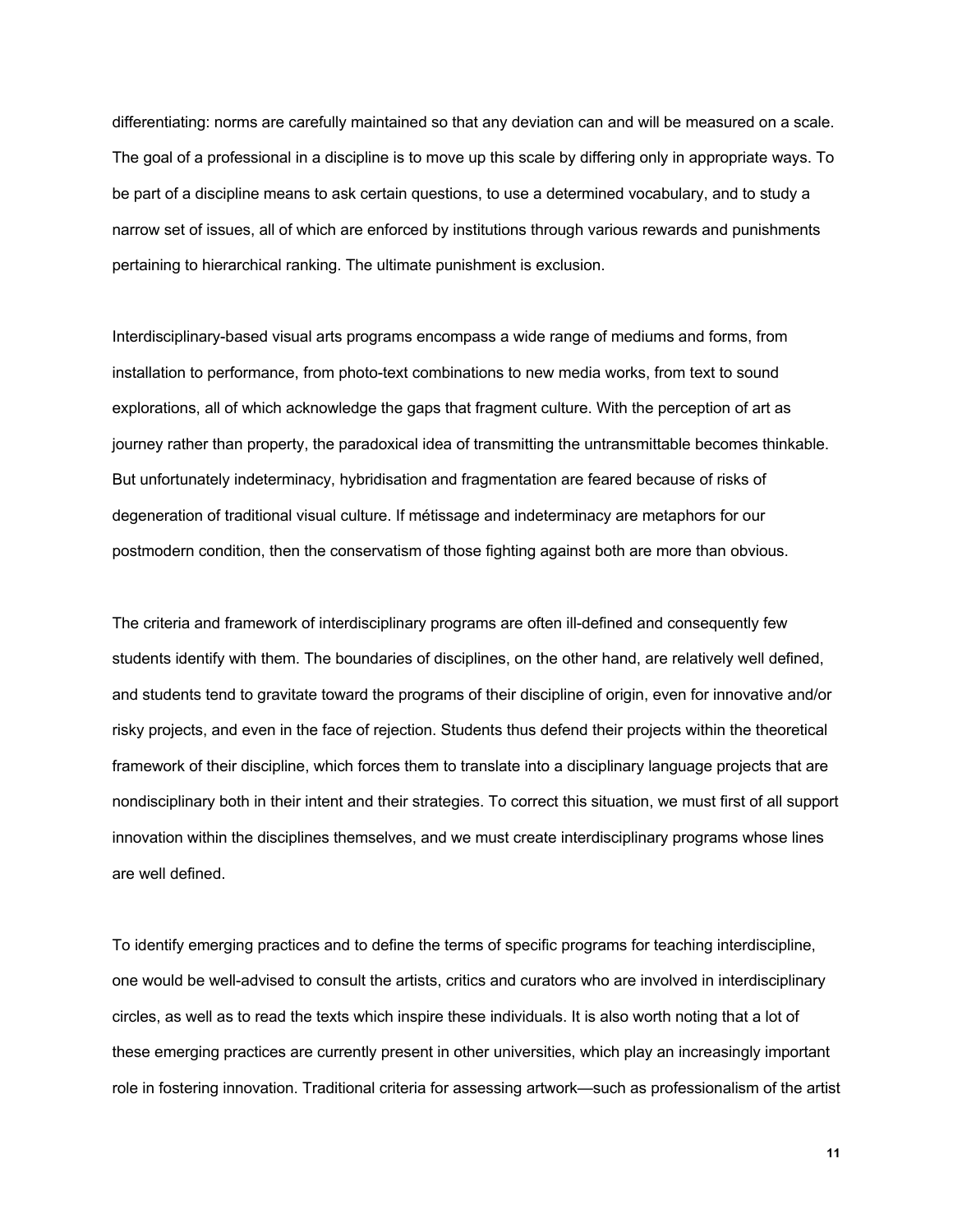(difficult to prove in a non-disciplinary field), mastery of disciplinary language, quality of formal research, universality of target audience, intentions, and so on—often exclude aspects essential to interdisciplinary work. We must look at the artists and at the intended strategies employed to achieve their objectives.

But beware: "While these movements often begin with a critical perspective, they retreat from radical critique as they become more successful. To the extent that…movements resist disciplines, their seriousness is questioned…their enterprises are written off as mere fads. …[T]he idea of interdisciplinarity…becomes a means for practitioners to challenge a particular hierarchy, but it…[does] not offer an alternative to hierarchical order."16 This is understandable to a certain degree: we can not forget that human rationale formed by a hierarchical economy seeks to order cultural objects starting with "the best", that is, those that most represent the essence of western culture. Even the introduction of a new interdisciplinary program, no matter how novel or subversive, will replicate a hierarchical view of culture in that it is presenting what the institution feels is important. The task of the interdisciplinary program and institution alike is to embrace the belief that cultural objects are disposed of relationally, not hierarchically.

# **Resisting Intellectuals**

I think there remain two points we must recognise if we are to contribute to an interdisciplinary social transformation. First, it is obvious that the university has a certain relationship with and within society: its purpose is to legitimate knowledge and relationships of the dominant power relations. But, as with all institutions, there exists resistance within the university itself, a healthy zone from which oppositional discussions and practices could theoretically grow. Second, a constructive language of critique and possibility must be used in order to deconstruct the form and content of disciplines used to legitimate the dominant culture. Recognising that the structure of universities is currently connected to the very interests that suppress critical concerns of those intellectuals willing to fight for oppositional domains, is the first step in understanding that such interests can only be dismantled through a collective effort on the part of resisting intellectuals.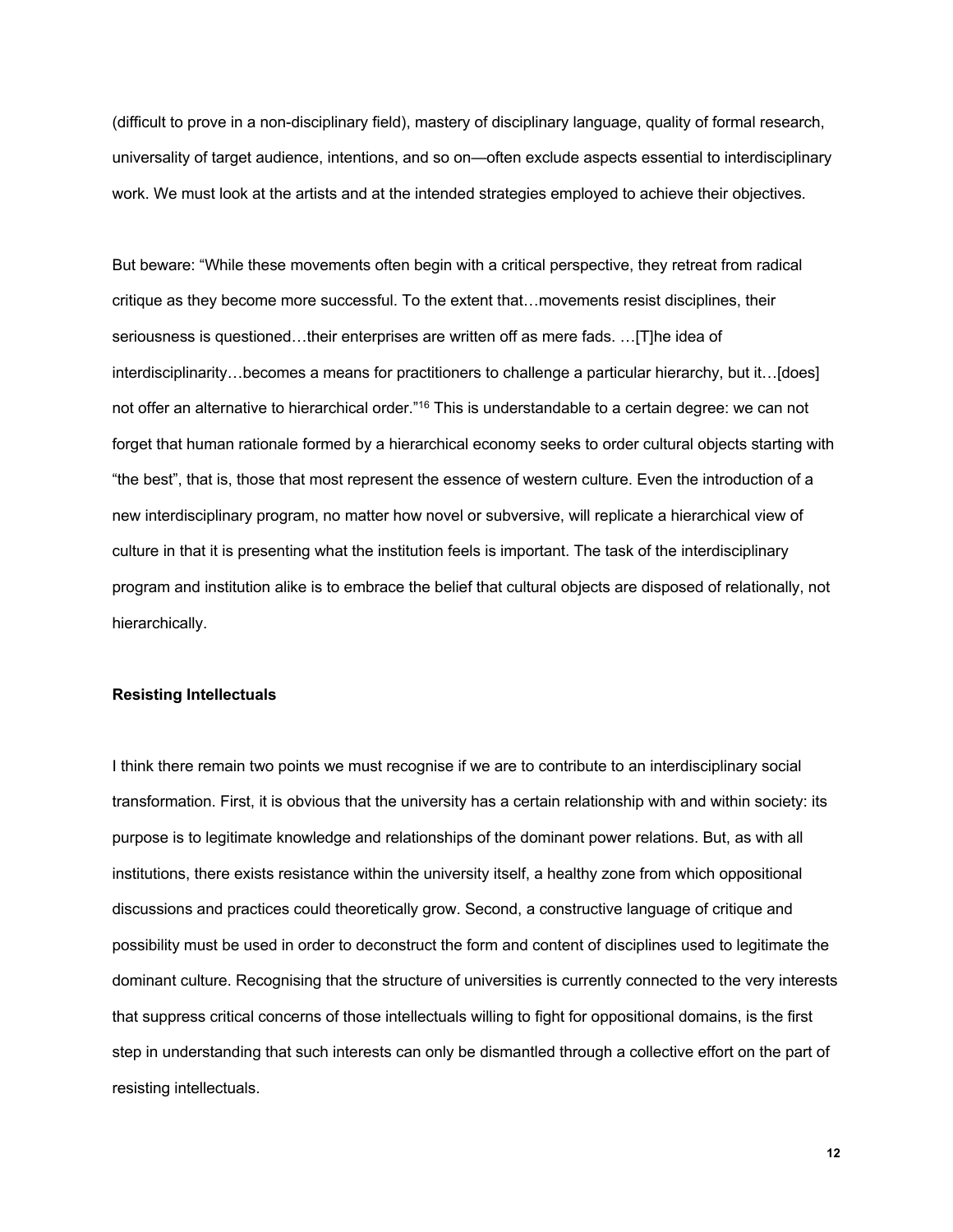#### **Notes**

- 1 Nicolas Bourriaud is currently co-director, along with Jérôme Sans, of the Palais de Tokyo Centre d'Art Contemporain, Paris.
- 2 Bourriaud's theory of *relational aesthetics* refers to works that take place within interhuman relationships in a deliberate and articulate ways, by building alternative social models, producing concrete interactions, collaborating with other people, or even examining social exchanges in a critical way. "Over and above its mercantile nature and its semantic value, the work of art represents a social *interstice*.…The interstice is a space in human relations which fits more or less harmoniously and openly into the overall system, but suggests other trading possibilities than those in effect within this system. This is the precise nature of the contemporary art exhibition in the arena of representational commerce: it creates free areas, and time spance whose rhythm contrasts with those structuring everyday life, and it encourages an inter-human commerce that differs from the 'communication zones' that are imposed upon us". *Relational Aesthetics*. Trans. Simon Pleasance, Fronza Woods and Mathieu Copeland. Paris: Les presses du réel, 2002 (original French 1998), 15.
- 3 Nicolas Bourriaud. *Postproduction*. Trans. Jeanine Herman. New York: Lukas & Sternberg, 2002 (original French 2000), 14.
- 4 *Ibid.* 11.
- 5 Gilles Deleuze. *Dialogues*. Trans. H. Tomlinson and B. Habberjam. New York: Columbia University Press, 1987, 39.
- 6 Pascal Nicolas-Le Strat. *Une sociologie du travail artistique. Artistes et creativité diffusé*. Paris: L'Harmattan, 1998, 55. His other two books, *Mutations des activités artistiques et intellectuelles* (L'Harmattan, 2000) and *Pour Parler: Entre art et sociologie, rencontre avec Slimane Raïs* (Presses Universitaires de Grenobles, 2002), also provide further reading on this subject.

7 *Ibid.* 87.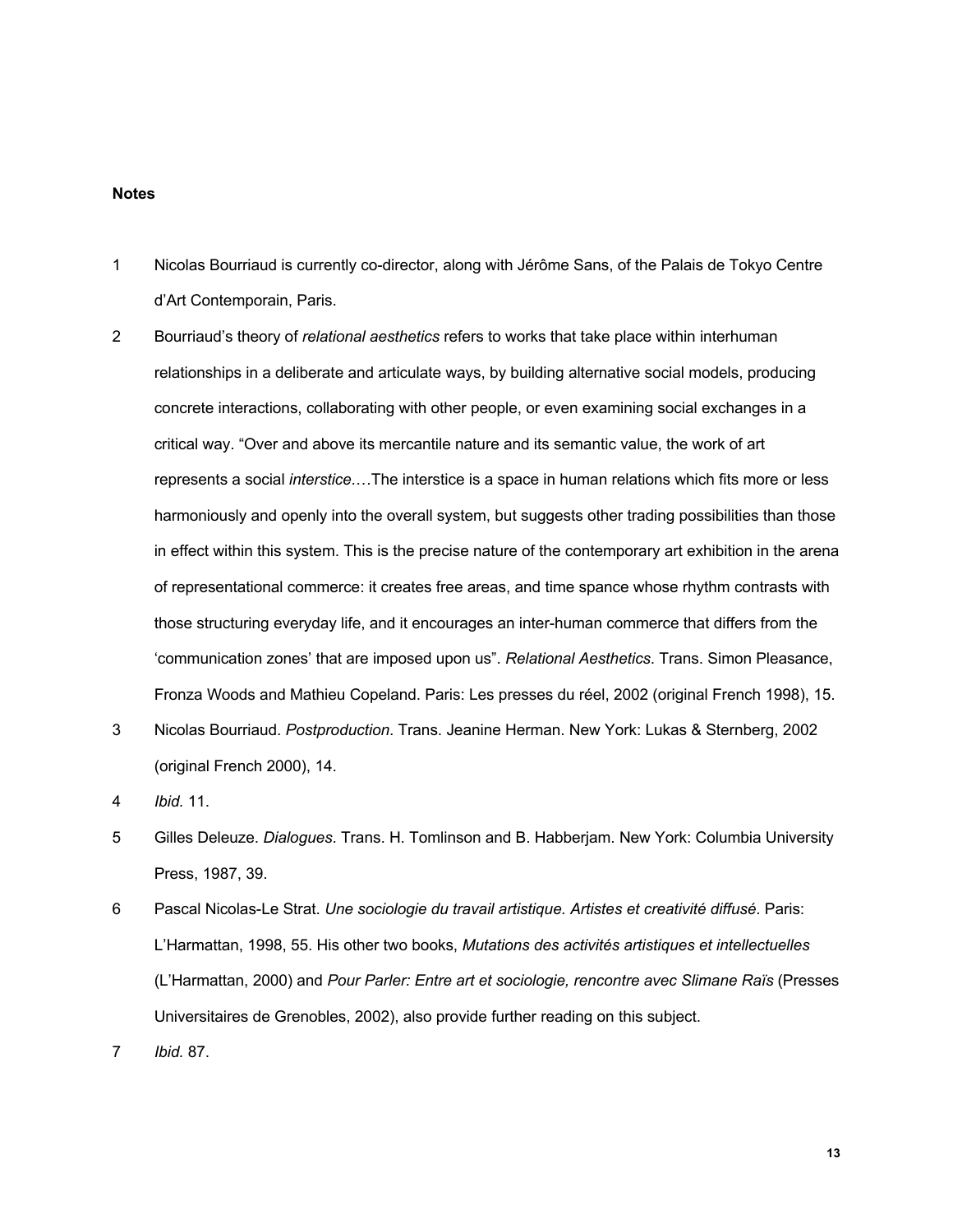- 8 Of course we still need cars, and the 3000 employees of Ford's St. Thomas Assembly plant representing 10% of the population of this, my home town—rely on their monthly incomes. Located between the shores of Lake Erie and London, Ontario, St. Thomas Assembly has produced more than 7,000,000 vehicles since it opened 35 years ago (1968). St. Thomas Assembly is a 243,000  $m<sup>2</sup>$  (2.6 million ft<sup>2</sup>) plant that houses a body shop, paint facility, and a 19-km long assembly line. Last year, this plant produced 202,000 vehicles, virtually an equal split of Crown Victoria and Grand Marquis models, of which it is the global source.
- 9 Hal Foster. *The Return of the Real. The Avant-Garde at the end of the Century*. Cambridge, Mass.: The MIT Press, 1996, 182-3.
- 10 Suzi Gablik. *The Re-enchantment of Art*. New York: Thames and Hudson, 1991, 22.
- 11 Édouard Glissant, a poet from Martinique, coined this term to refer to the intertwining of cultural forms and the hybrid nature of Creoles, individuals of European descent born especially in the West Indies or Spanish America and preserving their speech and culture.
- 12 Vera Frenkel. "A Kind of Listening. Notes from an Interdisciplinary Practice". *Penser l'indiscipline. Recherches interdisciplinaires en art contemporain / Creative Confusion. Interdisciplinary Practices in Contemporary Art*. Lynn Hughes and Marie-Josée Lafortune, eds. Montreal: OPTICA un centre d'art contemporain, 2001, 35.
- 13 W. J. T. Mitchell. "Interdisciplinarity and Visual Culture". *Art Bulletin*. December 1995, Volume 77, Issue 4, 540-544.
- 14 Bakhtin's dialogism presents the literary word as an intersection of textual surfaces rather than a fixed meaning; it is a dialogue among various texts. Each word (or text) is an intersection of words or texts where at least one other word or text can be read. Any text, therefore, is double. Carnival activities make sense from nonsense and nonsense from sense, turning logic itself inside out and upside down. For Bakhtin, carnival was situated on the border between art and life, but not life as a spectacle that one watches, rather life itself, the one in which everyone participates. Kristeva sees carnivalism as challenging official law: the ambivalence and laughter of carnival is able to turn old hierarchies upside-down and generate new potentialities.
- 15 Toril Moi, ed. *The Kristeva Reader*. New York: Columbia University Press, 1986, 29.